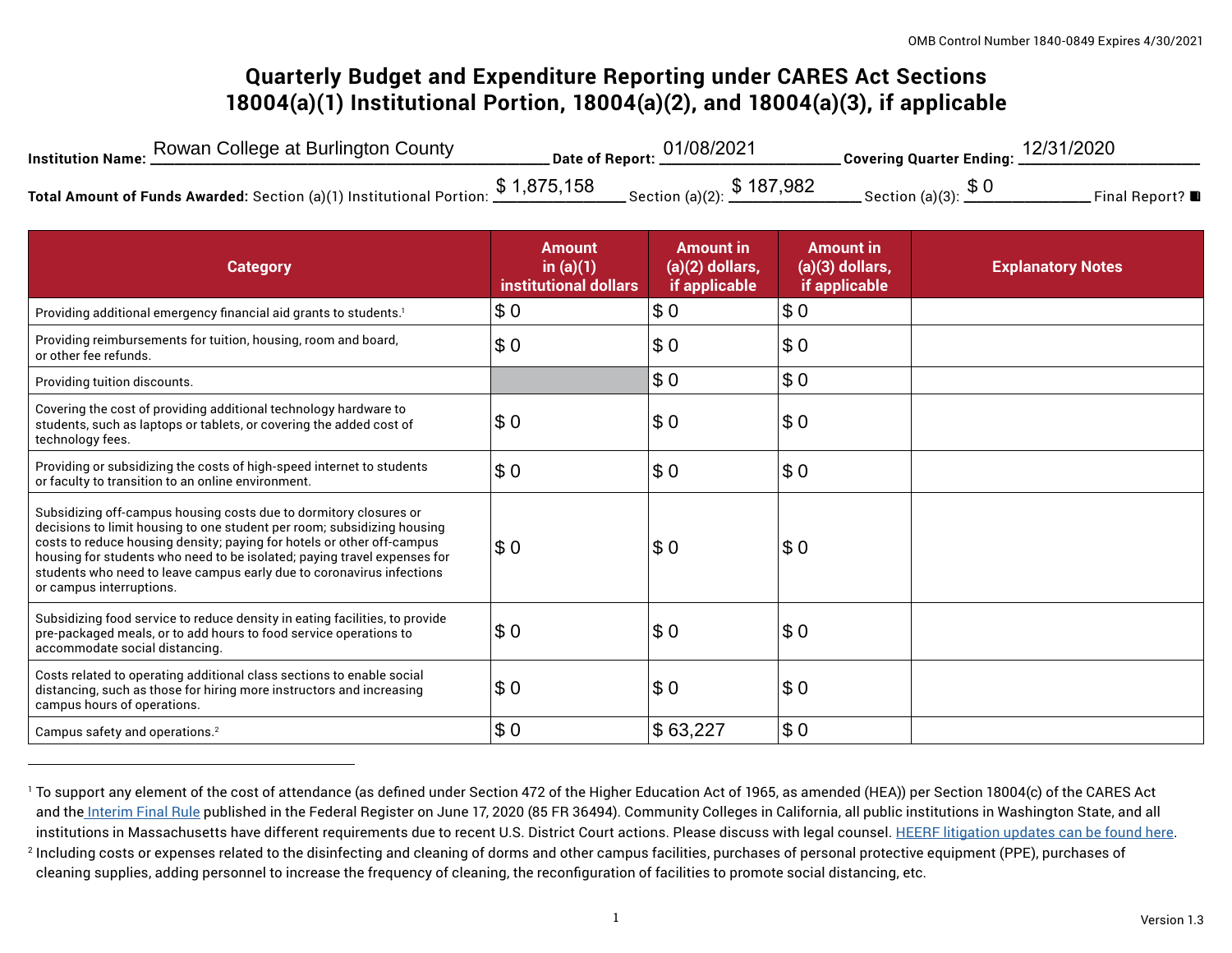| <b>Category</b>                                                                                                                                                                                                                                                                     | <b>Amount</b><br>in $(a)(1)$<br>institutional dollars | <b>Amount in</b><br>$(a)(2)$ dollars,<br>if applicable | <b>Amount in</b><br>$(a)(3)$ dollars,<br>if applicable | <b>Explanatory Notes</b> |
|-------------------------------------------------------------------------------------------------------------------------------------------------------------------------------------------------------------------------------------------------------------------------------------|-------------------------------------------------------|--------------------------------------------------------|--------------------------------------------------------|--------------------------|
| Purchasing, leasing, or renting additional instructional equipment and<br>supplies (such as laboratory equipment or computers) to reduce the number<br>of students sharing equipment or supplies during a single class period and<br>to provide time for disinfection between uses. | $\sqrt{5}0$                                           | \$3,900                                                | \$0                                                    |                          |
| Replacing lost revenue due to reduced enrollment.                                                                                                                                                                                                                                   |                                                       | \$0                                                    | \$0                                                    |                          |
| Replacing lost revenue from non-tuition sources (i.e., cancelled ancillary<br>events; disruption of food service, dorms, childcare or other facilities;<br>cancellation of use of campus venues by other organizations, lost parking<br>revenue, etc.). <sup>3</sup>                |                                                       | \$0                                                    | \$0                                                    |                          |
| Purchasing faculty and staff training in online instruction; or paying<br>additional funds to staff who are providing training in addition to<br>their regular job responsibilities.                                                                                                | \$ 0                                                  | \$ 0                                                   | \$0                                                    |                          |
| Purchasing, leasing, or renting additional equipment or software to enable<br>distance learning, or upgrading campus wi-fi access or extending open<br>networks to parking lots or public spaces, etc.                                                                              | \$0                                                   | \$ 36,756                                              | \$0                                                    |                          |
| Other Uses of (a)(1) Institutional Portion funds. <sup>4</sup>                                                                                                                                                                                                                      | \$0                                                   |                                                        |                                                        |                          |
| Other Uses of (a)(2) or (a)(3) funds, if applicable. <sup>5</sup>                                                                                                                                                                                                                   |                                                       | \$20,414                                               | \$0                                                    |                          |
| <b>Quarterly Expenditures for each Program</b>                                                                                                                                                                                                                                      | \$0                                                   | \$ 124,297                                             | \$0                                                    |                          |
| <b>Total of Quarterly Expenditures</b>                                                                                                                                                                                                                                              | \$124,297                                             |                                                        |                                                        |                          |

3 Including continuance of pay (salary and benefits) to workers who would otherwise support the work or activities of ancillary enterprises (e.g., bookstore workers, foodserviceworkers, venue staff, etc.).

4 Please post additional documentation as appropriate and briefly explain in the "Explanatory Notes" section. Please note that costs for Section 18004(a)(1) Institutional Portion funds may only be used "to cover any costs associated with significant changes to the delivery of instruction due to the coronavirus, so long as such costs do not include payment to contractors for the provision of pre-enrollment recruitment activities; endowments; or capital outlays associated with facilities related to athletics, sectarian instruction, or religious worship."

5 Please post additional documentation as appropriate and briefly explain in the "Explanatory Notes" section. Please note that costs for Sections 18004(a)(2) and (a)(3) funds may only be used "to defray expenses, including lost revenue, reimbursement for expenses already incurred, technology costs associated with a transition to distance education, faculty and staff trainings, payroll incurred by institutions of higher education and for grants to students for any component of the student's cost of attendance (as defined under section 472 of the HEA), including food, housing, course materials, technology, health care, and child care."